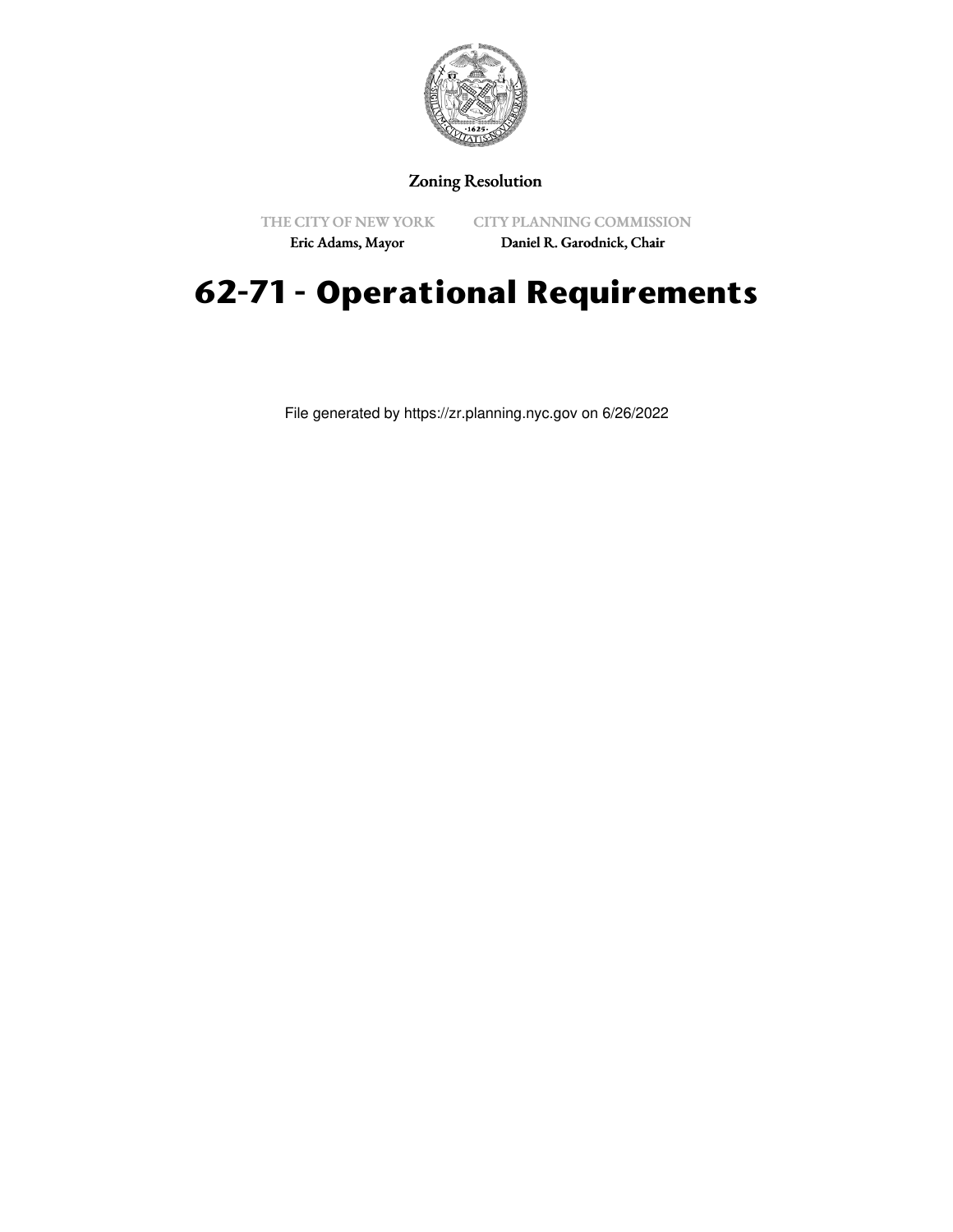## **62-71 - Operational Requirements**

LAST AMENDED 2/2/2011

#### (a) Hours of operation

All #waterfront public access areas# shall be open to the public at the times indicated in the table in this Section, except when required to be closed for repairs, and for no more than one day each year in order to preserve the private ownership of such area, as set forth in the maintenance and operation agreement required pursuant to Section 62-74 (Requirements for Recordation).

#### HOURS OF OPERATION FOR WATERFRONT PUBLIC ACCESS AREAS

| <b>Districts</b>                                                                                                                                                                           | April 15 to October<br>31 | November 1 to April<br>14 |
|--------------------------------------------------------------------------------------------------------------------------------------------------------------------------------------------|---------------------------|---------------------------|
| #Zoning lots# containing<br>#predominantly# #community<br>facility# #uses# in:<br><b>R3 R4 R5</b><br>C1 or C2 in R3 thru R5<br>C <sub>3</sub> C <sub>4</sub> -1 C <sub>8</sub><br>M1 M2 M3 | Dawn to dusk*             | Dawn to dusk*             |
| #Zoning lots# containing                                                                                                                                                                   | Dawn to dusk or           | Dawn to dusk or           |
| #predominantly# #commercial#                                                                                                                                                               | business closing,         | business closing,         |
| #uses# in all districts                                                                                                                                                                    | whichever is later**      | whichever is later**      |
| All other #zoning lots# providing                                                                                                                                                          | 6:00 A.M. to 10:00        | 7:00 A.M. to 8:00         |
| #waterfront public access areas#                                                                                                                                                           | P.M.                      | P.M.                      |

Dawn shall be defined as one half hour before sunrise, and dusk shall be defined as one half hour after sunset

- \*\* #Waterfront public access areas# on #zoning lots# containing predominantly #commercial# #uses# shall not be required to be open to the public beyond 10 P.M. from April 15th to October 31st and 8 P.M. from November 1st to April 14th
- (b) Rules of conduct

Rules of conduct for the #waterfront public access area# shall be established with the Department of Parks and Recreation and set forth in the maintenance and operation agreement as required pursuant to Section 62-74. Such rules of conduct shall not prohibit typical promenade activities consistent with public enjoyment of the waterfront, such as